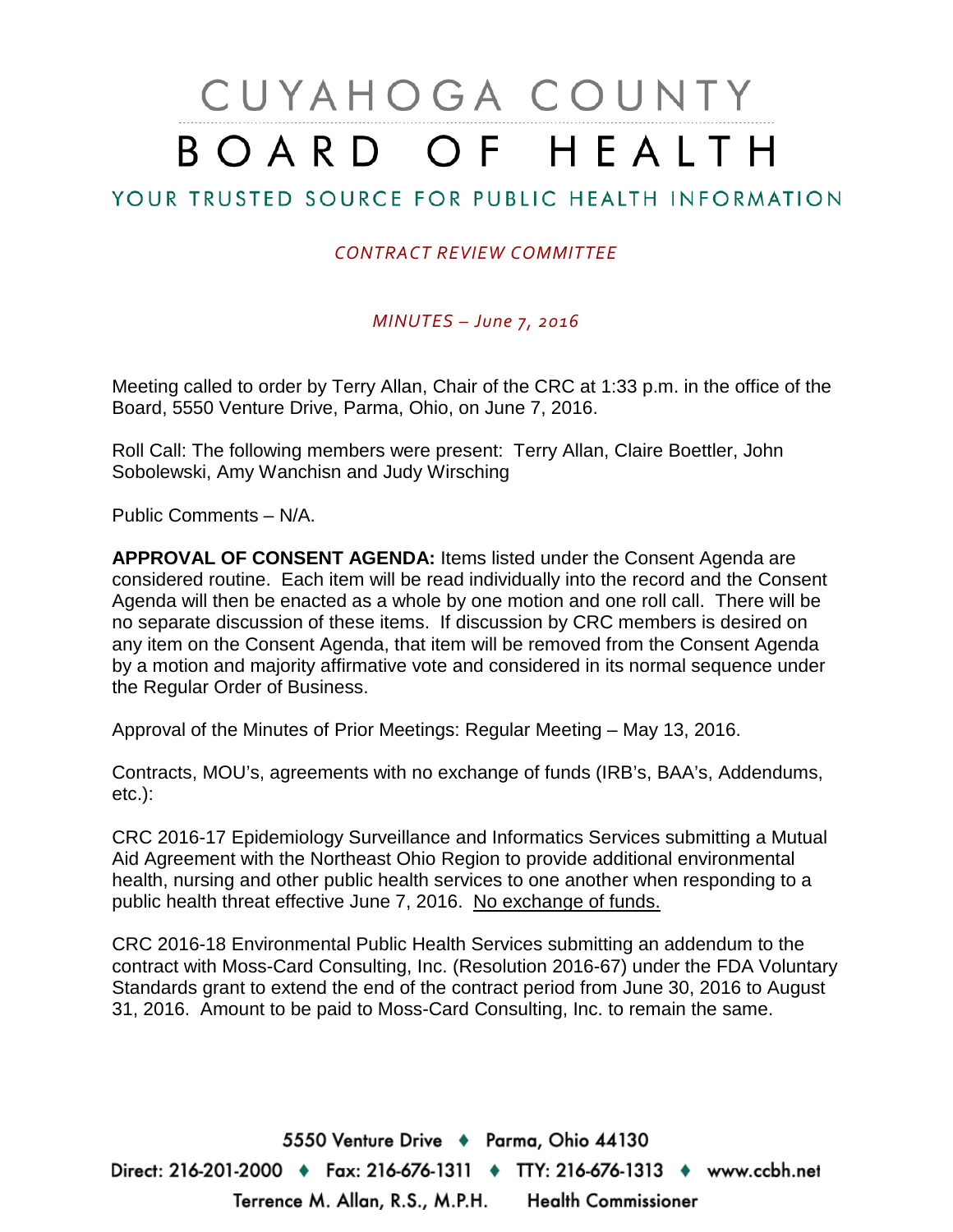It was moved by Judy Wirsching, seconded by Claire Boettler, that the consent agenda, including the minutes of the May 13, 2016 Regular CRC, meeting be approved:

The Secretary called the roll:

Ayes: Terry Allan, Claire Boettler, John Sobolewski, Amy Wanchisn and Judy **Wirsching** 

#### **CONTRACTS AND AWARDS:**

Tabled Items

None

New Items For Review

Bid/Quote Openings

Lead program contract recommendations presented by: Stephanie McConoughey

It was moved by John Sobolewski, seconded by Claire Boettler that the following quote (CRC 2016-19) for 3306 Liggett Dr., Parma, OH 44134 be accepted as the lowest and best, and a contract be awarded to BDL General Contracting in the amount of \$4,985.00 (ref. enclosed).

The Secretary called the roll:

Ayes: Terry Allan, Claire Boettler, John Sobolewski, Amy Wanchisn and Judy **Wirsching** 

It was moved by Judy Wirsching, seconded by Amy Wanchisn that the following quote (CRC 2016-20) for 13607 Sixth Ave., East Cleveland, OH 44112 be accepted as the lowest and best, and a contract be awarded to Paragon CMS in the amount of \$8,925.00 (ref. enclosed).

The Secretary called the roll:

Ayes: Terry Allan, Claire Boettler, John Sobolewski, Amy Wanchisn and Judy **Wirsching** 

It was moved by Claire Boettler, seconded by Amy Wanchisn that the following quote (CRC 2016-11) for 19850 S. Lakeshore Blvd., Euclid, OH 44119 be accepted as the lowest and best, and a contract be awarded to BDL General Contracting in the amount of \$3,690.00 (ref. enclosed).

5550 Venture Drive + Parma, Ohio 44130 Direct: 216-201-2000 ♦ Fax: 216-676-1311 ♦ TTY: 216-676-1313 ♦ www.ccbh.net Terrence M. Allan, R.S., M.P.H. **Health Commissioner**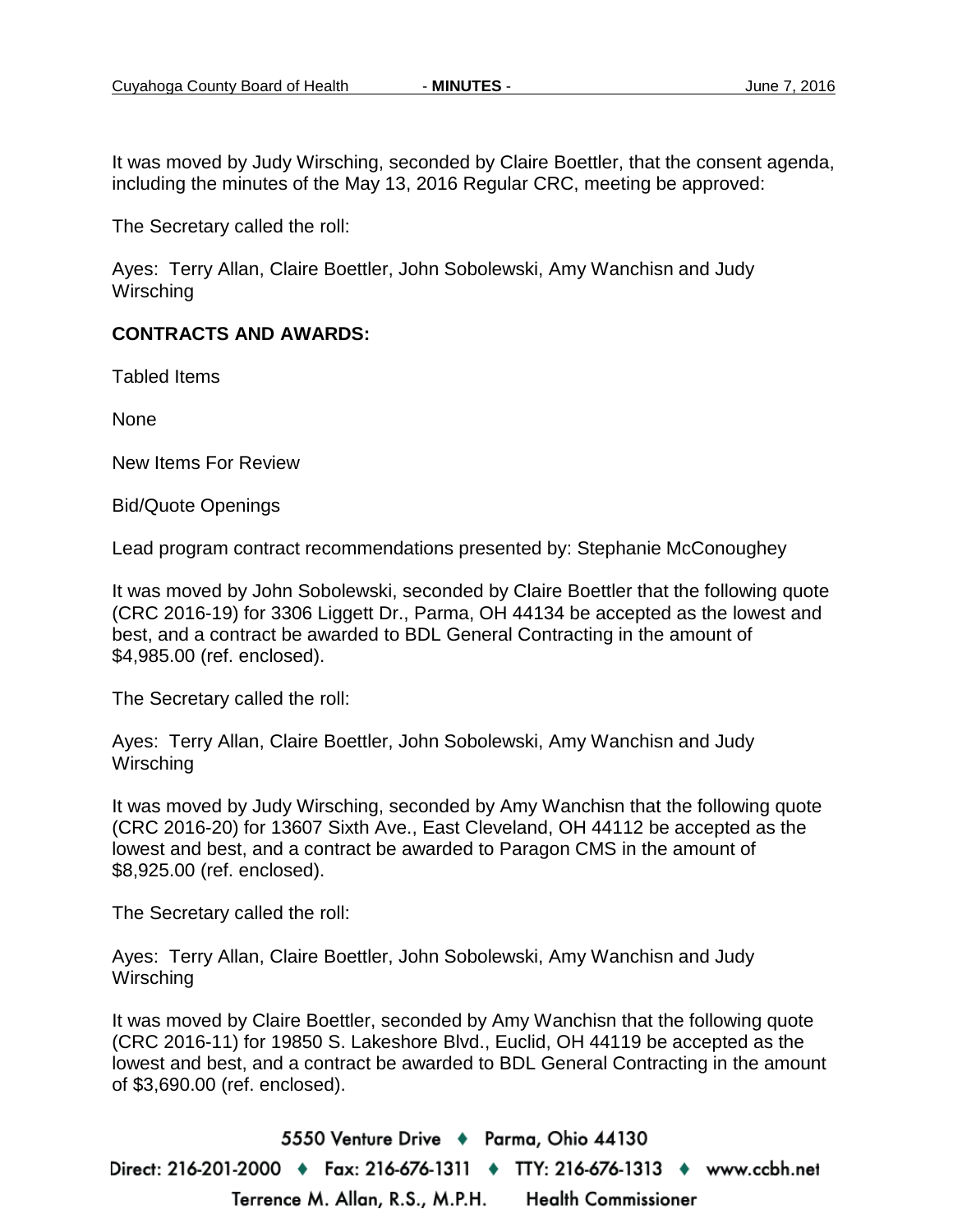The Secretary called the roll:

Ayes: Terry Allan, Claire Boettler, John Sobolewski, Amy Wanchisn and Judy **Wirsching** 

Following the May 13, 2016 CRC meeting, Paragon CMS notified CCBH that they were withdrawing from entering into a contract for the property at 19850 S. Lakeshore Blvd., Euclid OH 44119 due to their inability to execute a contract at that time. The quotes for this property were reviewed a second time by the CRC. The next lowest and best quote received for the property address was received from BDL General Contracting. Written notification of the change in contract award will be sent to both contractors.

Expenditures: Contracts up to \$25,000

It was moved by Amy Wanchisn, seconded by Claire Boettler that the addendum (CRC 2016-21) to the contract with The Centers for Families and Children (Resolution 2015- 123) under the Child and Family Health Services (CFHS) grant to extend the end of the contract period from June 30, 2016 to September 30, 2016 and increase the amount paid to The Centers for Families and Children from \$40,000.00 to \$50,000.00 be approved.

Presented by: Alison Patrick

Purpose: For the continuation of grant deliverables through the extension period funded by ODH for the FY2016 CFHS grant year that was Board approved on April 27, 2016.

Funding Source: 100% reimbursable through the FY2016 CFHS grant.

The Secretary called the roll:

Ayes: Terry Allan, Claire Boettler, John Sobolewski, Amy Wanchisn and Judy Wirsching

It was moved by Claire Boettler, seconded by John Sobolewski that the addendum (CRC 2016-22) to the contract with Jerrold Nash (Resolution 2015-161) under the Prevent Premature Fatherhood (PPF) grant to increase the amount paid to Jerrold Nash from \$4,000.00 to \$4,250.00 be approved.

Presented by: Brandy Eaton

Purpose: To enable Jerrold Nash to facilitate one (1) additional educational session with youth under the current PPF grant cycle.

Funding Source: 100% reimbursable through the FY2016 PPF grant.

5550 Venture Drive + Parma, Ohio 44130 Direct: 216-201-2000 ♦ Fax: 216-676-1311 ♦ TTY: 216-676-1313 ♦ www.ccbh.net Terrence M. Allan, R.S., M.P.H. **Health Commissioner**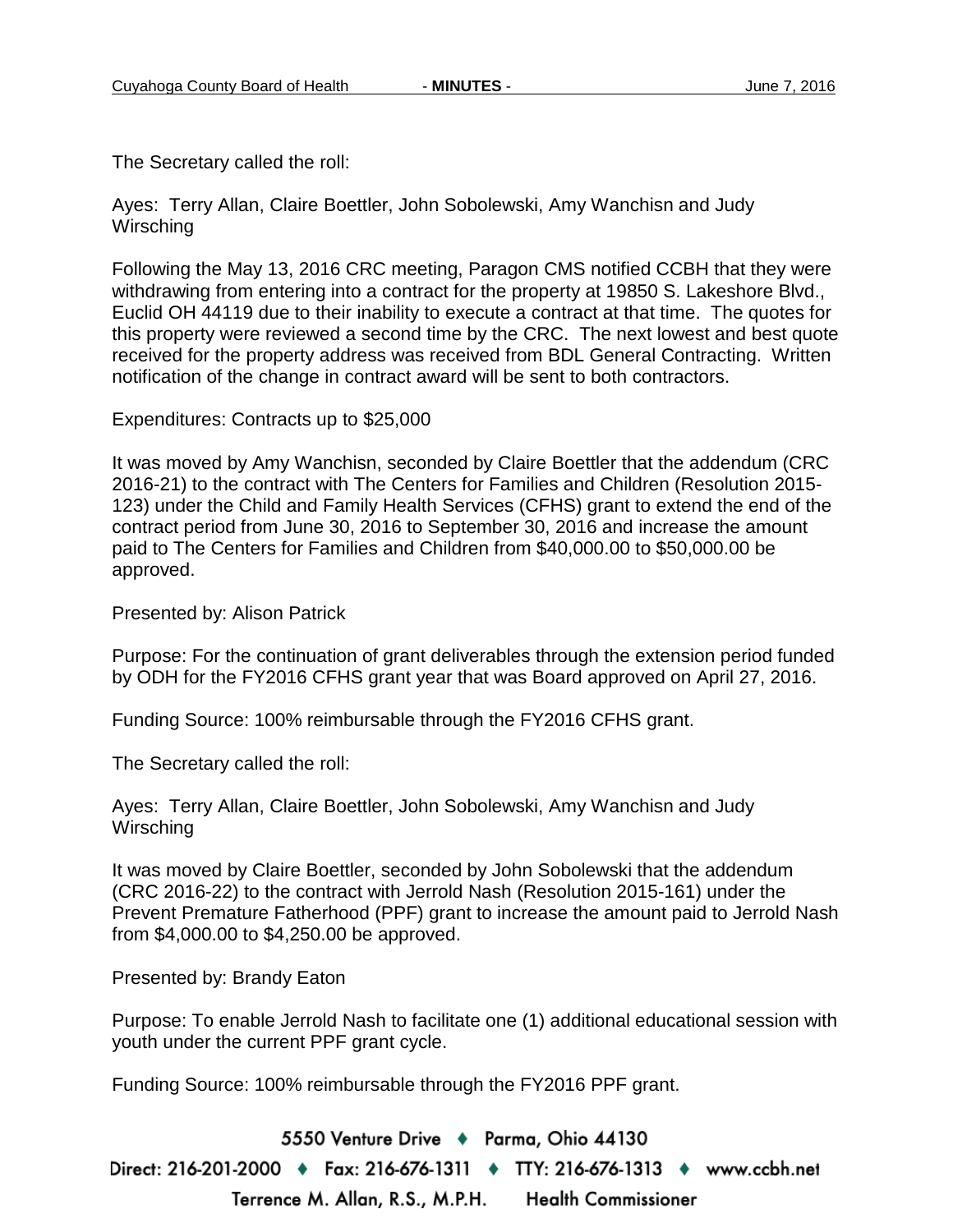The Secretary called the roll:

Ayes: Terry Allan, Claire Boettler, John Sobolewski, Amy Wanchisn and Judy **Wirsching** 

It was moved by Judy Wirsching, seconded by Amy Wanchisn that the agreement (CRC 2016-23) with Audio Visual Innovations, Inc. (AVI) for the purchase and installation of Smartboard System in the amount of \$10,492.09 be approved.

Presented by: Rebecca Burke

Purpose: To enhance technological capacity in the CCBH Community Room by installing a Smartboard System for use during internal trainings, meetings and grant required webinars.

Funding Source: 43% reimbursable through the FY2016 TPP grant, 57% funded by CCBH General Revenue.

The Secretary called the roll:

Ayes: Terry Allan, Claire Boettler, John Sobolewski, Amy Wanchisn and Judy **Wirsching** 

Revenue Generating Agreements up to \$25,000

None

Contract Rescissions

None

Public Comment – N/A.

Thereupon, it was moved by Judy Wirsching, seconded by Claire Boettler, that the following Motion be adopted:

BE IT RESOLVED that the meeting be adjourned at 2:00 p.m.

The Secretary called the roll:

Ayes: Terry Allan, Claire Boettler, John Sobolewski, Amy Wanchisn and Judy **Wirsching** 

5550 Venture Drive + Parma, Ohio 44130

Direct: 216-201-2000 ♦ Fax: 216-676-1311 ♦ TTY: 216-676-1313 ♦ www.ccbh.net Terrence M. Allan, R.S., M.P.H. **Health Commissioner**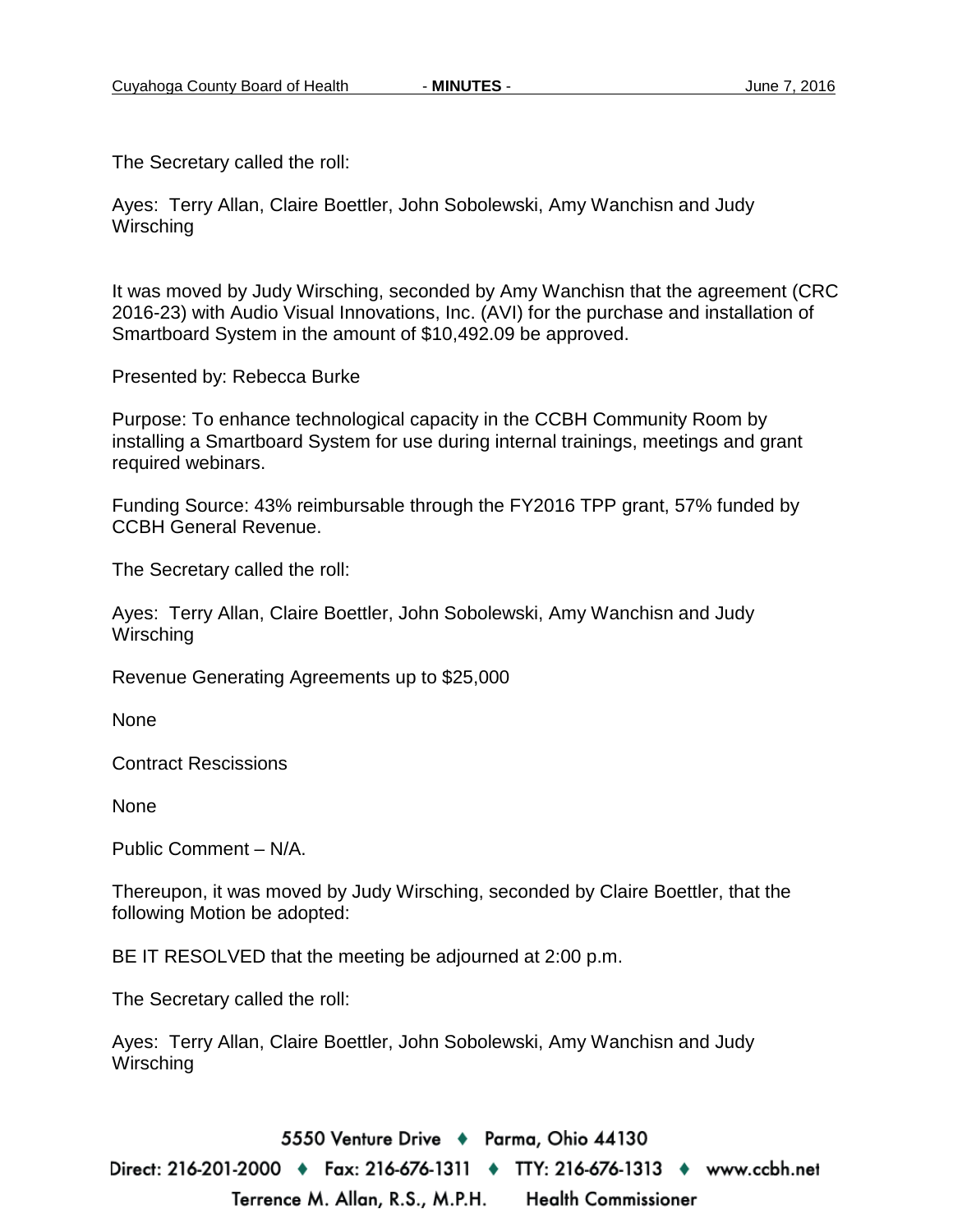Committee Chair Clerk

\_\_\_\_\_\_\_\_\_\_\_\_\_\_\_\_\_\_\_\_\_\_ \_\_\_\_\_\_\_\_\_\_\_\_\_\_\_\_\_\_\_\_\_

5550 Venture Drive + Parma, Ohio 44130 Direct: 216-201-2000 • Fax: 216-676-1311 • TTY: 216-676-1313 • www.ccbh.net Terrence M. Allan, R.S., M.P.H. Health Commissioner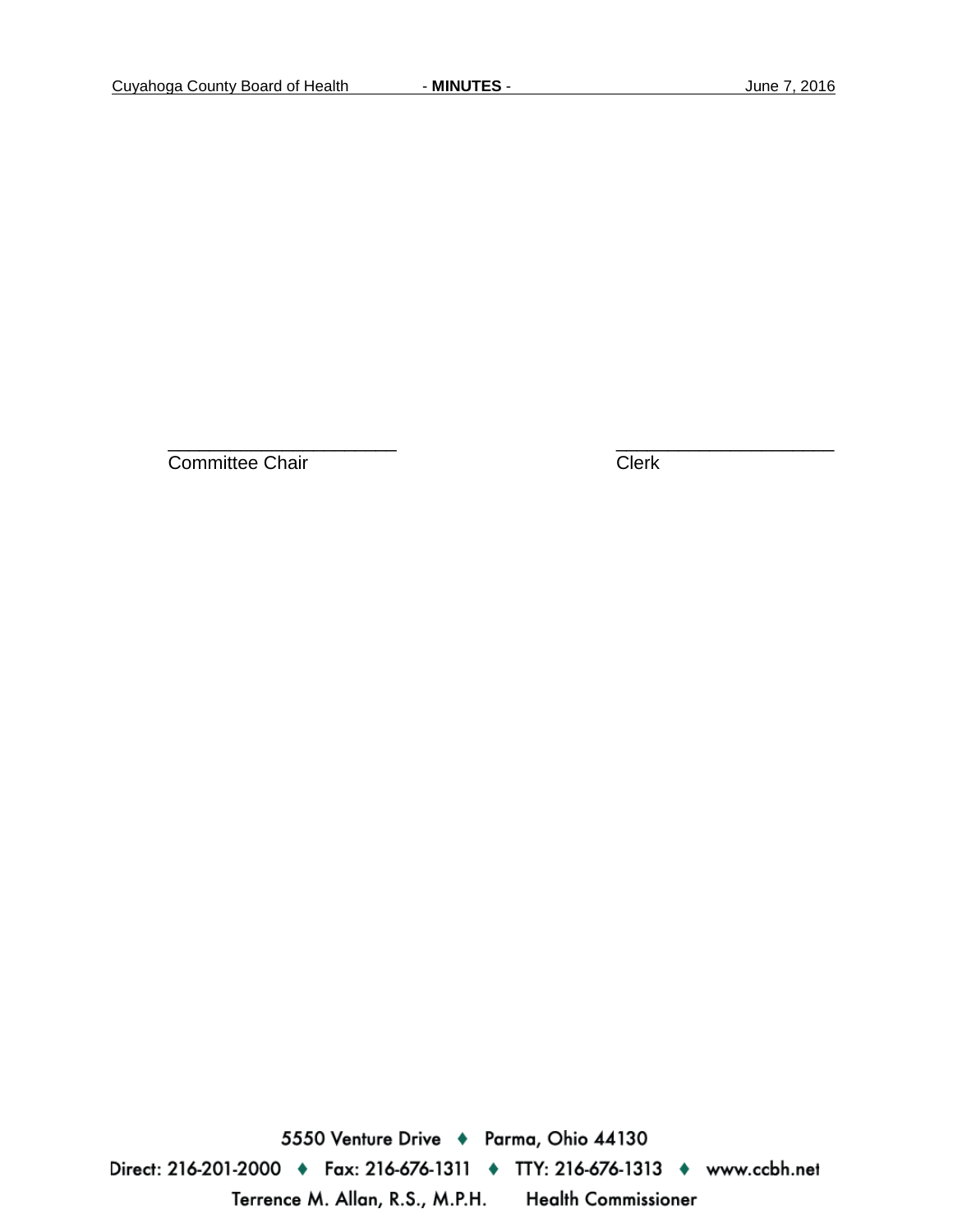## **CUYAHOGA COUNTY DISTRICT BOARD OF HEALTH**

## **QUOTE RESULTS**

#### **Project Address**

**Name: Address:** 3306 Liggett Dr. **City,State, Zip:** Parma, OH, 44134 **CRC No:** CRC 2016-19

**The following quotes were received and opened:**

| <b>NAME OF CONTRACTOR</b>       | <b>QUOTE</b> |  |
|---------------------------------|--------------|--|
| <b>BDL General Contracting</b>  | \$4,985      |  |
| <b>CB Mullins</b>               | \$5,740      |  |
| <b>MCM Homeservices</b>         | \$6,200      |  |
| Allenbey Const Co LLC           | \$6,860      |  |
| <b>Trademark Industries LLC</b> | \$9,195      |  |
|                                 |              |  |
|                                 |              |  |
|                                 |              |  |
|                                 |              |  |
|                                 |              |  |
|                                 |              |  |
|                                 |              |  |
|                                 |              |  |

**ESTIMATE:** \$7,200.00

Recommended award: BDL General Contracting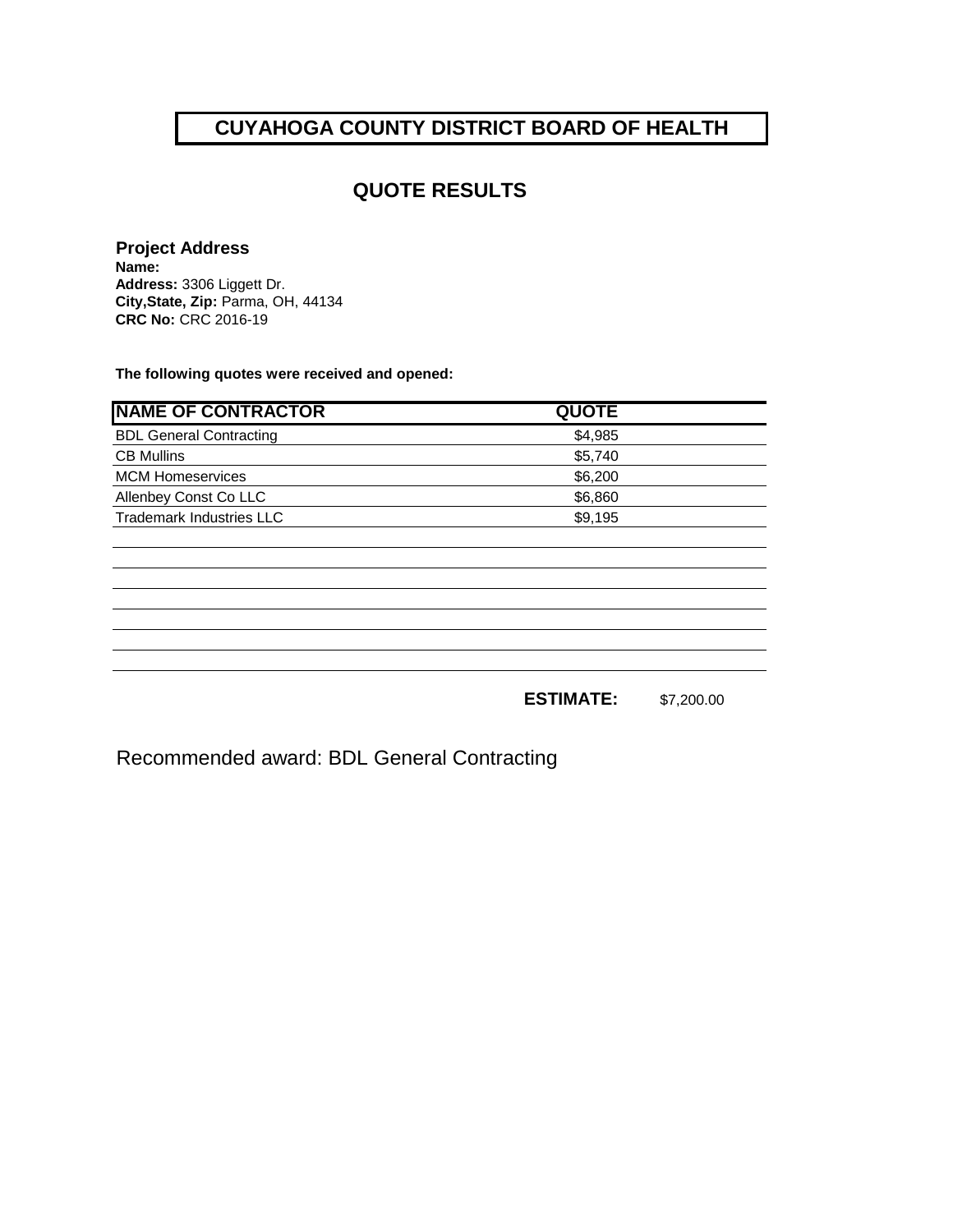## **CUYAHOGA COUNTY DISTRICT BOARD OF HEALTH**

## **QUOTE RESULTS**

#### **Project Address**

**Name: Address:** 13607 Sixth Ave. **City,State, Zip:** East Cleveland, OH, 44112 **CRC No:** CRC 2016-20

**The following quotes were received and opened:**

| <b>NAME OF CONTRACTOR</b>       | <b>QUOTE</b> |  |
|---------------------------------|--------------|--|
| Paragon CMS                     | \$8,925      |  |
| <b>Trademark Industries LLC</b> | \$9,195      |  |
| <b>CB Mullins</b>               | \$10,875     |  |
| Allenbey Const. Co. LLC         | \$11,130     |  |
| <b>Green Home Solutions</b>     | \$13,375     |  |
|                                 |              |  |

**ESTIMATE:** \$9,312.50

**Recommended award: Paragon CMS**